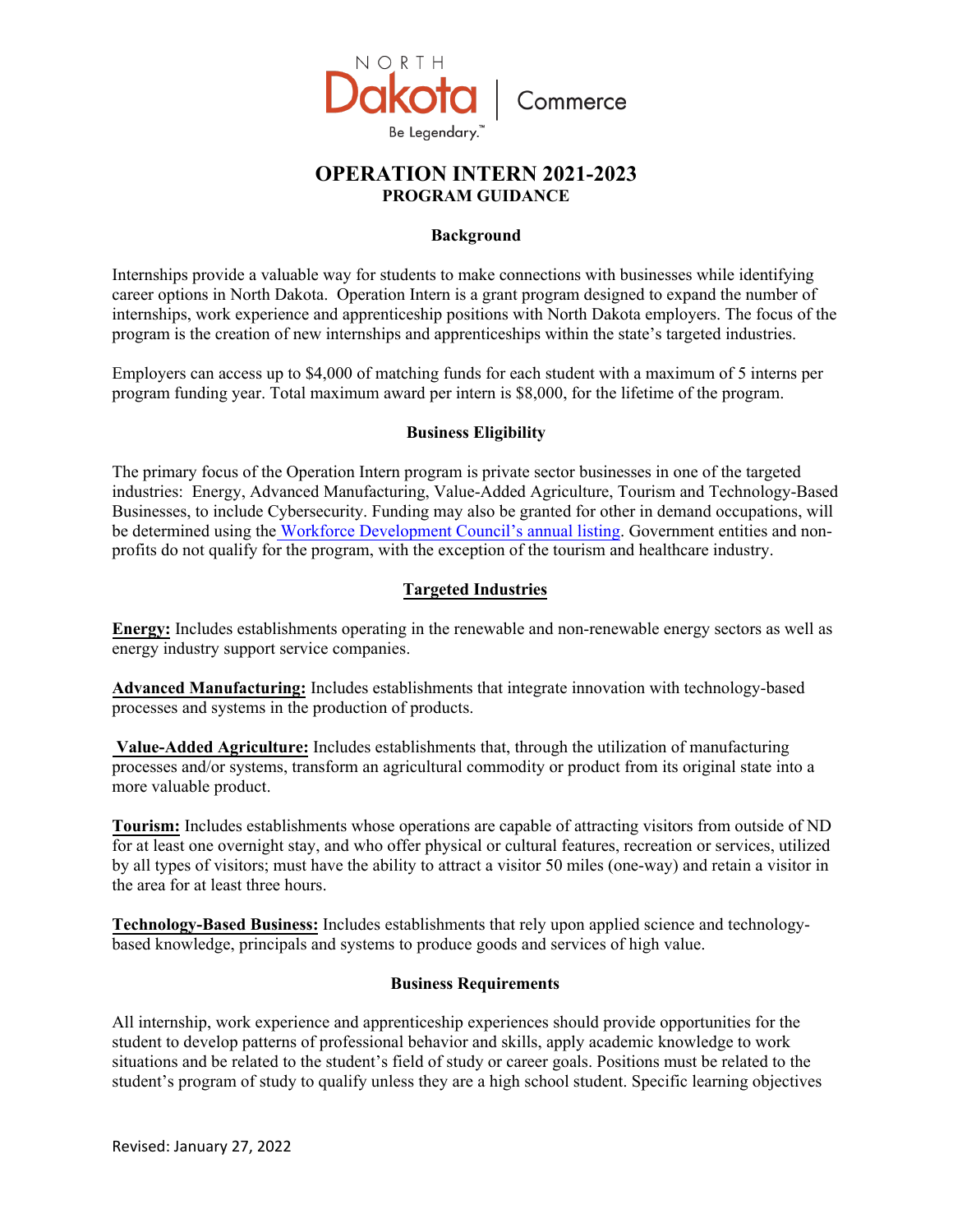

must be listed on the application to help determine the eligibility of the internship positions. These objectives should be tied to a specific project or workforce skill to be mastered during the internship.

The employer is responsible for selecting and hiring the student. To qualify for the program, employers must select a student who is:

- a) enrolled in a North Dakota college or university taking at least 6 credits during the internship, or the semester prior to the internship,
- b) a high school junior or senior, or
- c) enrolled in a registered apprenticeship program.

Commerce may, on a case-by-case basis, approve the subsidization of a student enrolled in a college or university located outside of the state. Reasons for approving an out-of-state student may include the course-of-study not being provided by a North Dakota college or university or a North Dakota highschool graduate that is attending an out-of-state school. Employers interested in hiring an out-of-state student must contact the Operation Intern coordinator **prior** to submitting the student application to ensure the student qualifies for the program. These instances will be reviewed on a case-by-case basis. The majority of a company's interns cannot be attending an out of state college or university even if they meet the above listed two exclusions.

#### **Business Recommendations**

Commerce recommends posting internships on the following websites:

- Job Service North Dakota [www.ndworkforceconnection.com,](http://www.jobsnd.com/) and
- Local colleges and universities career services office

Commerce recommends the student be:

- a United States citizen or have permanent legal immigration status,
- in a program of study at least two years in length (if attending college),
- have an overall GPA (Grade Point Average) of at least 2.5, and
- working in an experience that corresponds with academic major or career goals.

#### **Business Responsibility**

Commerce requires employers to:

- sign and return to Commerce within two weeks of intern's start date: one signed copy of the Letter of Agreement, and Student Application Form. **Student Application forms received after the two-week deadline will not be accepted.**
- Register with Office of Management and Budget to receive payment: <https://www.nd.gov/omb/vendor/vendor-payments>
- If you have previously registered but have not received any state payments with in the past 18 months, please contact OMB to be re-activated at 701-328-2773.